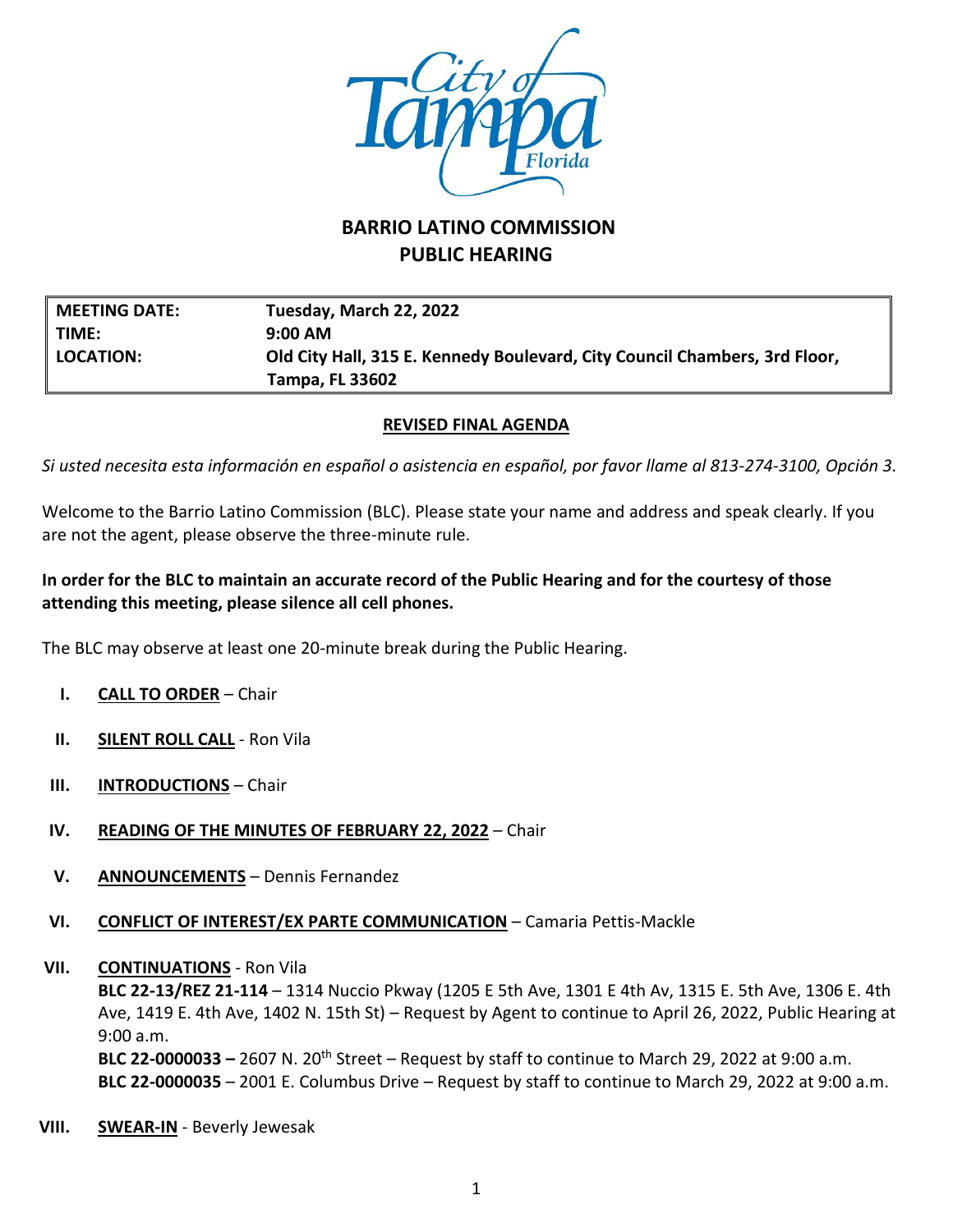## **IX. ITEMS TO BE REVIEWED:**

| <b>BLC 22-76</b> | <b>OWNER:</b><br>AGENT:<br><b>DISTRICT:</b>                          | Dontavious Pittman<br>Dontavious Pittman<br><b>Ybor City</b>                                                                                                                          |
|------------------|----------------------------------------------------------------------|---------------------------------------------------------------------------------------------------------------------------------------------------------------------------------------|
|                  | LOCATION:<br><b>REQUEST:</b>                                         | 1205 E. 15th Avenue<br>Certificate of Appropriateness - New Construction: Duplex,<br>Site Improvements                                                                                |
|                  | <b>PURPOSE:</b>                                                      | Residential                                                                                                                                                                           |
| <b>BLC 22-77</b> | <b>OWNER:</b><br>AGENT:<br>DISTRICT:<br>LOCATION:<br>REQUEST:        | Barbara and Joseph Lopez<br>David Alvarez<br><b>Ybor City</b><br>1304 E. Columbus Drive<br>Certificate of Appropriateness - New Construction: Primary Structure,<br>Site Improvements |
|                  | <b>PURPOSE:</b>                                                      | Residential                                                                                                                                                                           |
| <b>BLC 22-79</b> | <b>OWNER:</b><br>AGENT:<br>DISTRICT:<br>LOCATION:<br>REQUEST:        | JMH Homes, LLC<br>Jay Harris<br>Ybor City<br>2205 N. 12th Street<br>Variance - Parking reduction from 1 to 0.                                                                         |
|                  |                                                                      | Certificate of Appropriateness - New Construction: Primary Structure,<br>Site Improvements                                                                                            |
|                  | <b>PURPOSE:</b>                                                      | Residential                                                                                                                                                                           |
| <b>BLC 22-33</b> | <b>OWNER:</b><br>AGENT:<br>DISTRICT:<br>LOCATION:<br><b>REQUEST:</b> | Lonnie Tingle<br><b>Thomas Miller</b><br>Ybor City<br>2607 20th Street<br>Certificate of Appropriateness - New Construction: Primary Structure,                                       |
|                  |                                                                      | Site Improvements                                                                                                                                                                     |
|                  | <b>PURPOSE:</b>                                                      | Residential<br>Request by staff to continue to the March 29, 2022 Public Hearing at 9:00 a.m.                                                                                         |
| <b>BLC 22-35</b> | OWNER:<br>AGENT:<br><b>DISTRICT:</b><br>LOCATION:                    | Lonnie Tingle<br><b>Thomas Miller</b><br><b>Ybor City</b><br>2001 E. Columbus Drive                                                                                                   |
|                  | REQUEST:                                                             | Certificate of Appropriateness - New Construction: Primary Structure,<br>Site Improvements                                                                                            |
|                  | PURPOSE:                                                             | Residential                                                                                                                                                                           |

*Request by staff to continue to the March 29, 2022 Public Hearing at 9:00 a.m.*